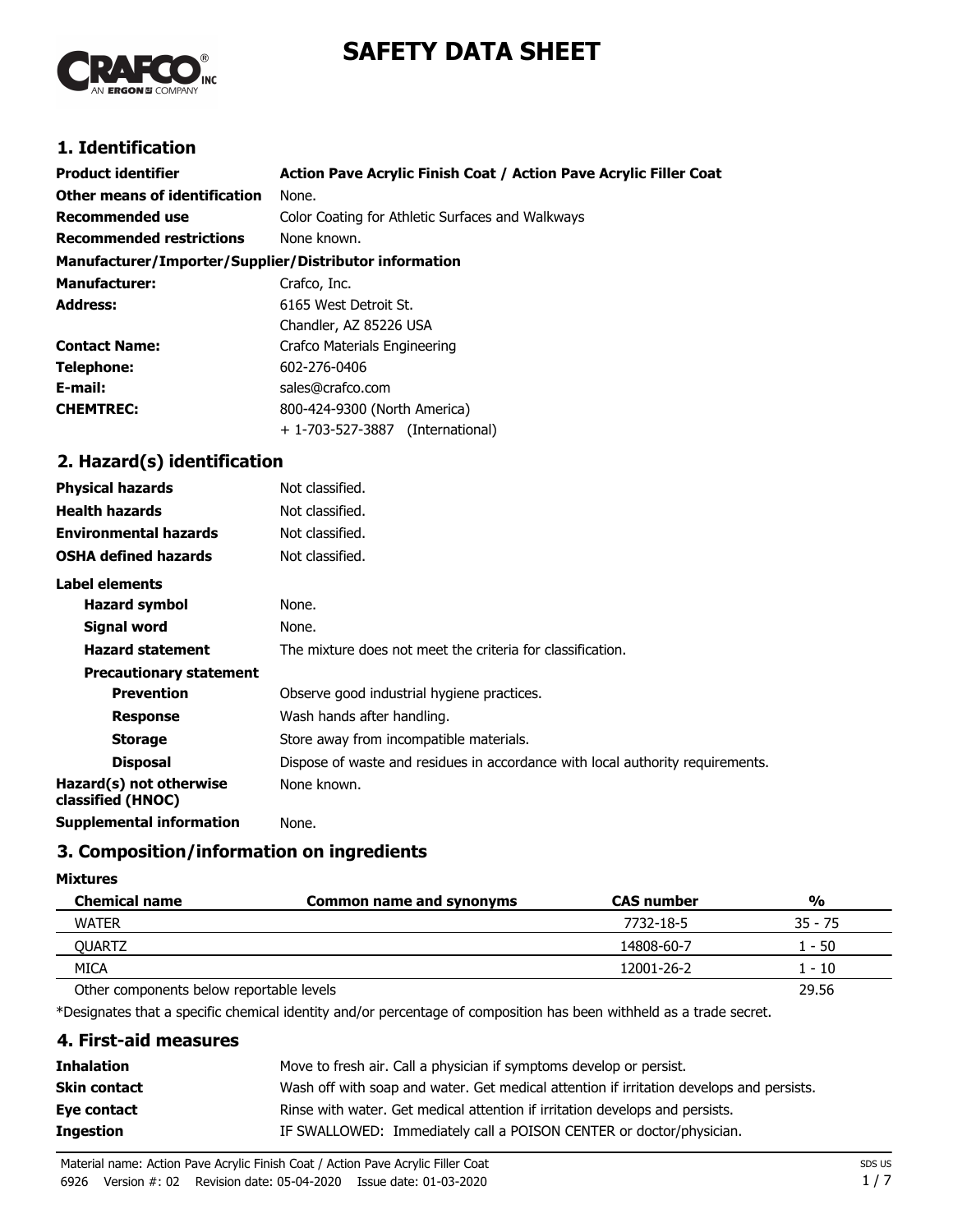| Most important<br>symptoms/effects, acute and<br>delayed                            | Direct contact with eyes may cause temporary irritation.                                                            |  |
|-------------------------------------------------------------------------------------|---------------------------------------------------------------------------------------------------------------------|--|
| <b>Indication of immediate</b><br>medical attention and special<br>treatment needed | Treat symptomatically.                                                                                              |  |
| <b>General information</b>                                                          | Ensure that medical personnel are aware of the material(s) involved, and take precautions to<br>protect themselves. |  |

## **5. Fire-fighting measures**

| Suitable extinguishing media<br>Unsuitable extinguishing<br>media   | Water fog. Foam. Dry chemical powder. Carbon dioxide (CO2).<br>Do not use water jet as an extinguisher, as this will spread the fire. |
|---------------------------------------------------------------------|---------------------------------------------------------------------------------------------------------------------------------------|
| <b>Specific hazards arising from</b><br>the chemical                | During fire, gases hazardous to health may be formed.                                                                                 |
| Special protective equipment<br>and precautions for<br>firefighters | Self-contained breathing apparatus and full protective clothing must be worn in case of fire.                                         |
| <b>Fire fighting</b><br>equipment/instructions                      | Move containers from fire area if you can do so without risk.                                                                         |
| <b>Specific methods</b>                                             | Use standard firefighting procedures and consider the hazards of other involved materials.                                            |
| <b>General fire hazards</b>                                         | No unusual fire or explosion hazards noted.                                                                                           |

## **6. Accidental release measures**

| <b>Personal precautions,</b><br>protective equipment and<br>emergency procedures | Keep unnecessary personnel away. For personal protection, see section 8 of the SDS.                                                                                                                                            |
|----------------------------------------------------------------------------------|--------------------------------------------------------------------------------------------------------------------------------------------------------------------------------------------------------------------------------|
| <b>Methods and materials for</b><br>containment and cleaning up                  | Large Spills: Dike the spilled material, where this is possible. Absorb in vermiculite, dry sand or<br>earth and place into containers.                                                                                        |
|                                                                                  | Small Spills: Wipe up with absorbent material (e.g. cloth, fleece). Clean surface thoroughly to<br>remove residual contamination.                                                                                              |
|                                                                                  | Never return spills to original containers for re-use. For waste disposal, see section 13 of the SDS.<br>Sweep up or gather material and place in appropriate container for disposal. Prevent product from<br>entering drains. |
| <b>Environmental precautions</b>                                                 | Avoid discharge into drains, water courses or onto the ground.                                                                                                                                                                 |
| 7. Handling and storage                                                          |                                                                                                                                                                                                                                |

| <b>Precautions for safe handling</b>          | Avoid prolonged exposure. Always remove using wet methods only.                                                                             |
|-----------------------------------------------|---------------------------------------------------------------------------------------------------------------------------------------------|
| Conditions for safe storage,<br>including any | Store in tightly closed container. Store away from strong oxidizers. Store away from incompatible<br>materials (see Section 10 of the SDS). |
| <i>incompatibilities</i>                      |                                                                                                                                             |

# **8. Exposure controls/personal protection**

#### **Occupational exposure limits**

The following constituents are the only constituents of the product which have a PEL, TLV or other recommended exposure limit. At this time, the other constituents have no known exposure limits.

### **US. OSHA Table Z-1 Limits for Air Contaminants (29 CFR 1910.1000)**

| <b>Components</b>                     | Type       | Value                  | <b>Form</b>      |
|---------------------------------------|------------|------------------------|------------------|
| QUARTZ (CAS 14808-60-7)               | PEL        | $0.05 \,\mathrm{mg/m}$ | Respirable dust. |
| US. OSHA Table Z-3 (29 CFR 1910.1000) |            |                        |                  |
| <b>Components</b>                     | Type       | <b>Value</b>           | Form             |
| MICA (CAS 12001-26-2)                 | <b>TWA</b> | 20 mppcf               |                  |
| QUARTZ (CAS 14808-60-7)               | TWA        | $0.1 \text{ mg/m}$     | Respirable.      |
|                                       |            | 2.4 mppcf              | Respirable.      |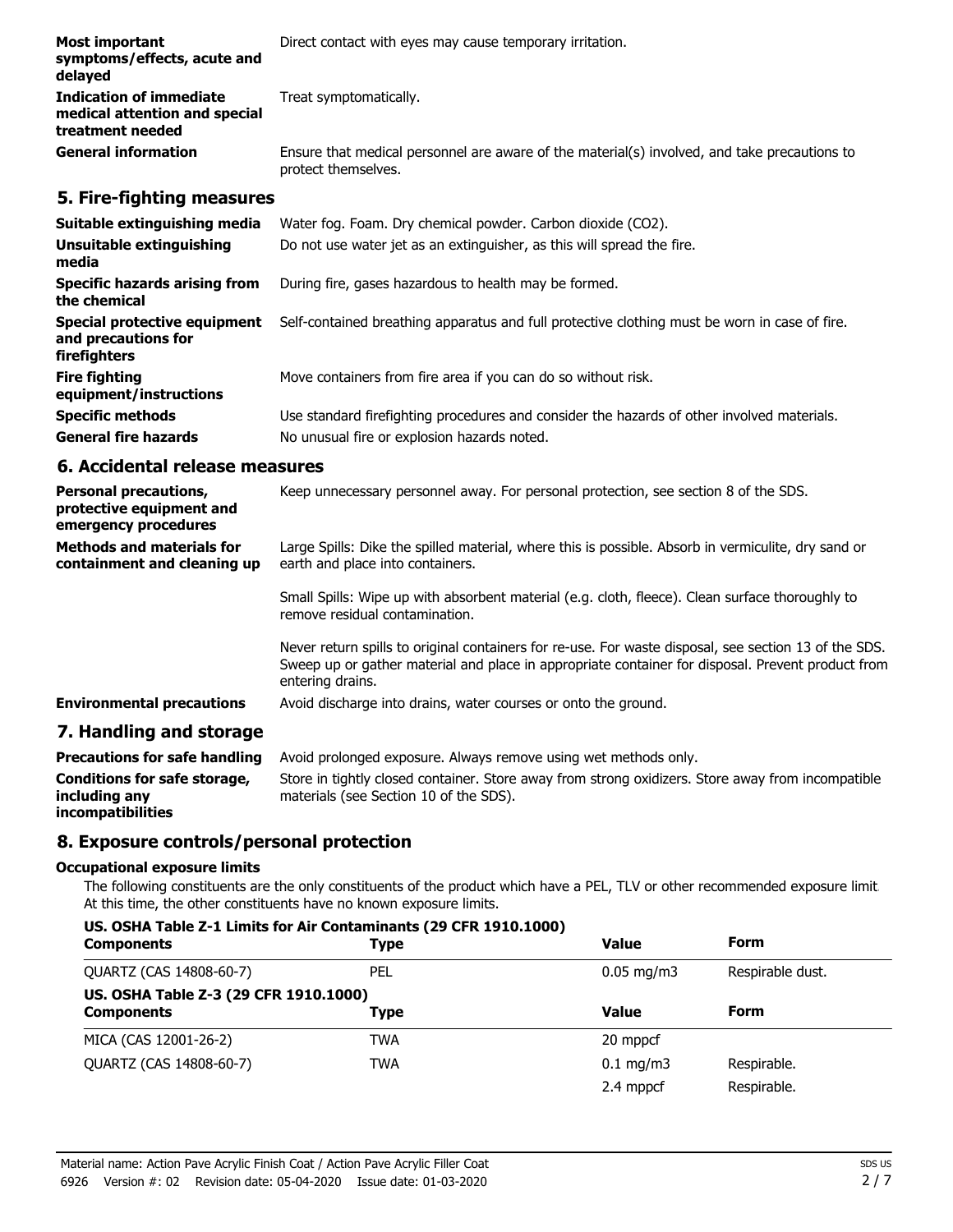| <b>US. ACGIH Threshold Limit Values</b><br><b>Components</b>                                        | Type                                                                                                                                                                                                                                                                                                                                           | <b>Value</b>  | <b>Form</b>          |
|-----------------------------------------------------------------------------------------------------|------------------------------------------------------------------------------------------------------------------------------------------------------------------------------------------------------------------------------------------------------------------------------------------------------------------------------------------------|---------------|----------------------|
| MICA (CAS 12001-26-2)                                                                               | TWA                                                                                                                                                                                                                                                                                                                                            | $3$ mg/m $3$  | Respirable fraction. |
| QUARTZ (CAS 14808-60-7)                                                                             | <b>TWA</b>                                                                                                                                                                                                                                                                                                                                     | $0.025$ mg/m3 | Respirable fraction. |
| US. NIOSH: Pocket Guide to Chemical Hazards<br><b>Components</b>                                    | Type                                                                                                                                                                                                                                                                                                                                           | <b>Value</b>  | <b>Form</b>          |
| MICA (CAS 12001-26-2)                                                                               | TWA                                                                                                                                                                                                                                                                                                                                            | $3$ mg/m $3$  | Respirable.          |
| QUARTZ (CAS 14808-60-7)                                                                             | <b>TWA</b>                                                                                                                                                                                                                                                                                                                                     | $0.05$ mg/m3  | Respirable dust.     |
| <b>Biological limit values</b><br><b>Appropriate engineering</b><br>controls<br>Eye/face protection | No biological exposure limits noted for the ingredient(s).<br>Provide adequate ventilation, including appropriate local extraction, to ensure that the defined<br>occupational exposure limit is not exceeded.<br>Individual protection measures, such as personal protective equipment<br>Wear safety glasses with side shields (or goggles). |               |                      |
| <b>Skin protection</b><br><b>Hand protection</b>                                                    | Wear appropriate chemical resistant gloves.                                                                                                                                                                                                                                                                                                    |               |                      |
| <b>Other</b>                                                                                        | Wear appropriate chemical resistant clothing.                                                                                                                                                                                                                                                                                                  |               |                      |
| <b>Respiratory protection</b>                                                                       | In case of insufficient ventilation, wear suitable respiratory equipment.                                                                                                                                                                                                                                                                      |               |                      |
| <b>Thermal hazards</b>                                                                              | Wear appropriate thermal protective clothing, when necessary.                                                                                                                                                                                                                                                                                  |               |                      |
| <b>General hygiene</b><br>considerations                                                            | Always observe good personal hygiene measures, such as washing after handling the material and<br>before eating, drinking, and/or smoking. Routinely wash work clothing and protective equipment to<br>remove contaminants.                                                                                                                    |               |                      |

# **9. Physical and chemical properties**

| <b>Appearance</b>                                   |                 |
|-----------------------------------------------------|-----------------|
| <b>Physical state</b>                               | Liquid.         |
| Form                                                | Liquid.         |
| Color                                               | Not available.  |
| Odor                                                | Slight Acrylic. |
| <b>Odor threshold</b>                               | Not available.  |
| рH                                                  | $9.0 \pm 1.0$   |
| <b>Melting point/freezing point</b>                 | Not available.  |
| <b>Initial boiling point and</b><br>boiling range   | Not available.  |
| <b>Flash point</b>                                  | Not applicable. |
| <b>Evaporation rate</b>                             | Not available.  |
| <b>Flammability (solid, gas)</b>                    | Not applicable. |
| <b>Upper/lower flammability or explosive limits</b> |                 |
| <b>Flammability limit - lower</b><br>(%)            | Not available.  |
| <b>Flammability limit -</b><br>upper $(% )$         | Not available.  |
| <b>Explosive limit - lower</b><br>(%)               | Not available.  |
| <b>Explosive limit - upper</b><br>(%)               | Not available.  |
| <b>Vapor pressure</b>                               | Not available.  |
| <b>Vapor density</b>                                | Not available.  |
| <b>Relative density</b>                             | $1.12 \pm 0.05$ |
| Solubility(ies)                                     |                 |
| <b>Solubility (water)</b>                           | Not available.  |
| <b>Partition coefficient</b><br>(n-octanol/water)   | Not available.  |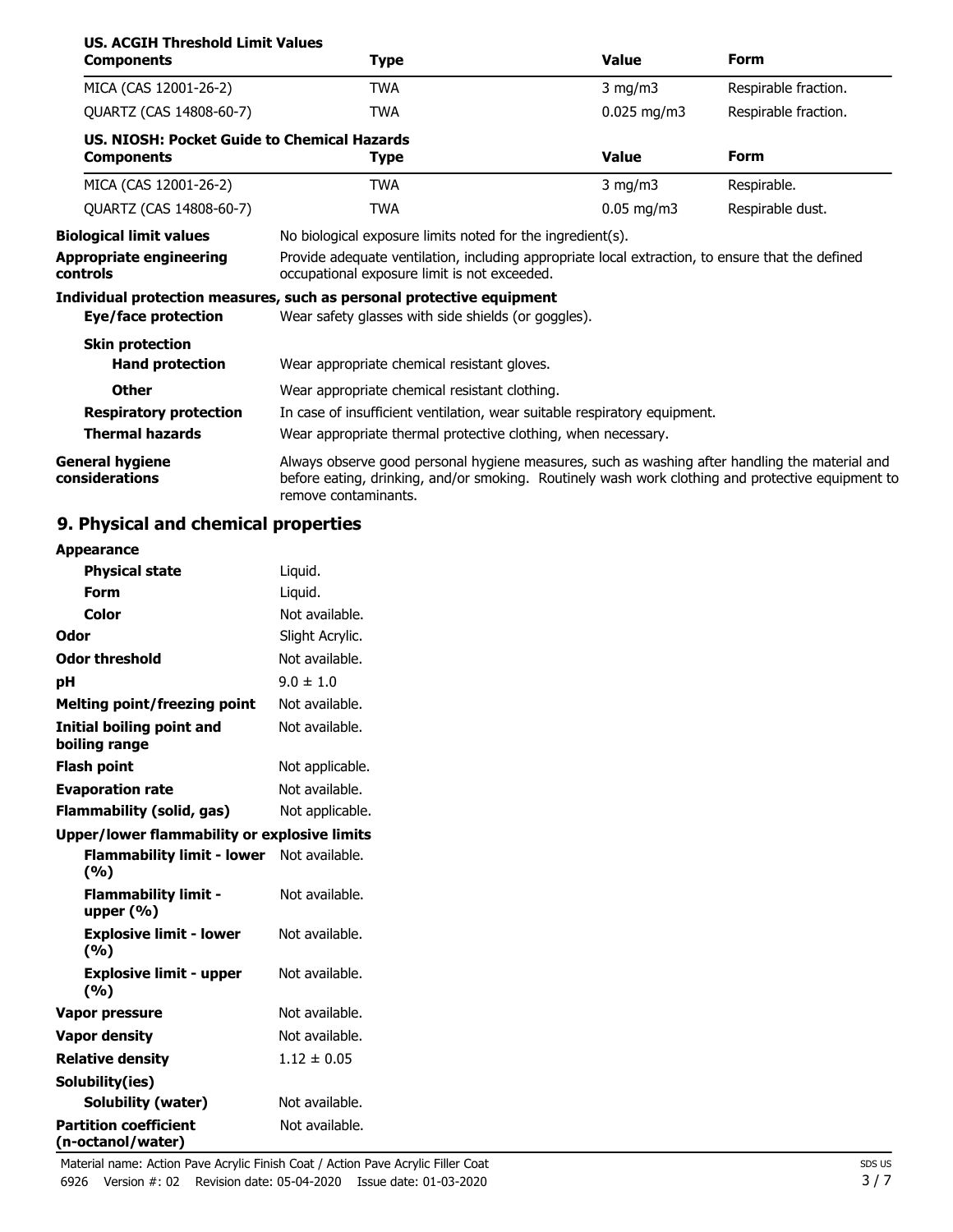| Not available.      |
|---------------------|
| Not available.      |
| Not available.      |
|                     |
| 1.09 - 1.45 lbs/gal |
| Not explosive.      |
| Not oxidizing.      |
|                     |

# **10. Stability and reactivity**

| <b>Reactivity</b>                            | The product is stable and non-reactive under normal conditions of use, storage and transport.                              |
|----------------------------------------------|----------------------------------------------------------------------------------------------------------------------------|
| <b>Chemical stability</b>                    | Material is stable under normal conditions.                                                                                |
| <b>Possibility of hazardous</b><br>reactions | No dangerous reaction known under conditions of normal use.                                                                |
| <b>Conditions to avoid</b>                   | Keep away from heat, hot surfaces, sparks, open flames and other ignition sources. Contact with<br>incompatible materials. |
| Incompatible materials                       | Strong oxidizing agents.                                                                                                   |
| <b>Hazardous decomposition</b><br>products   | No hazardous decomposition products are known.                                                                             |

# **11. Toxicological information**

## **Information on likely routes of exposure**

| <b>Inhalation</b>                                                                  | Prolonged inhalation may be harmful.                     |
|------------------------------------------------------------------------------------|----------------------------------------------------------|
| <b>Skin contact</b>                                                                | No adverse effects due to skin contact are expected.     |
| Eye contact                                                                        | Direct contact with eyes may cause temporary irritation. |
| <b>Ingestion</b>                                                                   | Expected to be a low ingestion hazard.                   |
| Symptoms related to the<br>physical, chemical and<br>toxicological characteristics | Direct contact with eyes may cause temporary irritation. |

#### **Information on toxicological effects**

| <b>Acute toxicity</b>                                        | Not known.                                                                                                                                                  |  |  |
|--------------------------------------------------------------|-------------------------------------------------------------------------------------------------------------------------------------------------------------|--|--|
| <b>Skin corrosion/irritation</b>                             | Prolonged skin contact may cause temporary irritation.                                                                                                      |  |  |
| Serious eye damage/eye<br>irritation                         | Direct contact with eyes may cause temporary irritation.                                                                                                    |  |  |
| <b>Respiratory or skin sensitization</b>                     |                                                                                                                                                             |  |  |
| <b>Respiratory sensitization</b>                             | Not a respiratory sensitizer.                                                                                                                               |  |  |
| <b>Skin sensitization</b>                                    | This product is not expected to cause skin sensitization.                                                                                                   |  |  |
| <b>Germ cell mutagenicity</b>                                | No data available to indicate product or any components present at greater than 0.1% are<br>mutagenic or genotoxic.                                         |  |  |
| Carcinogenicity                                              | This product contains crystalline silica. Silica is a known carcinogen; however in this encapsulated<br>form the normal routes of exposure are unavailable. |  |  |
|                                                              | <b>IARC Monographs. Overall Evaluation of Carcinogenicity</b>                                                                                               |  |  |
| OUARTZ (CAS 14808-60-7)                                      | 1 Carcinogenic to humans.                                                                                                                                   |  |  |
|                                                              | OSHA Specifically Regulated Substances (29 CFR 1910.1001-1052)                                                                                              |  |  |
| QUARTZ (CAS 14808-60-7)                                      | Cancer                                                                                                                                                      |  |  |
|                                                              | US. National Toxicology Program (NTP) Report on Carcinogens                                                                                                 |  |  |
| QUARTZ (CAS 14808-60-7)                                      | Known To Be Human Carcinogen.                                                                                                                               |  |  |
| <b>Reproductive toxicity</b>                                 | This product is not expected to cause reproductive or developmental effects.                                                                                |  |  |
| Specific target organ toxicity<br>- single exposure          | Not classified.                                                                                                                                             |  |  |
| <b>Specific target organ toxicity</b><br>- repeated exposure | Not classified.                                                                                                                                             |  |  |
| <b>Aspiration hazard</b>                                     | Not an aspiration hazard.                                                                                                                                   |  |  |
| <b>Chronic effects</b>                                       | Prolonged inhalation may be harmful. Prolonged exposure may cause chronic effects.                                                                          |  |  |
|                                                              |                                                                                                                                                             |  |  |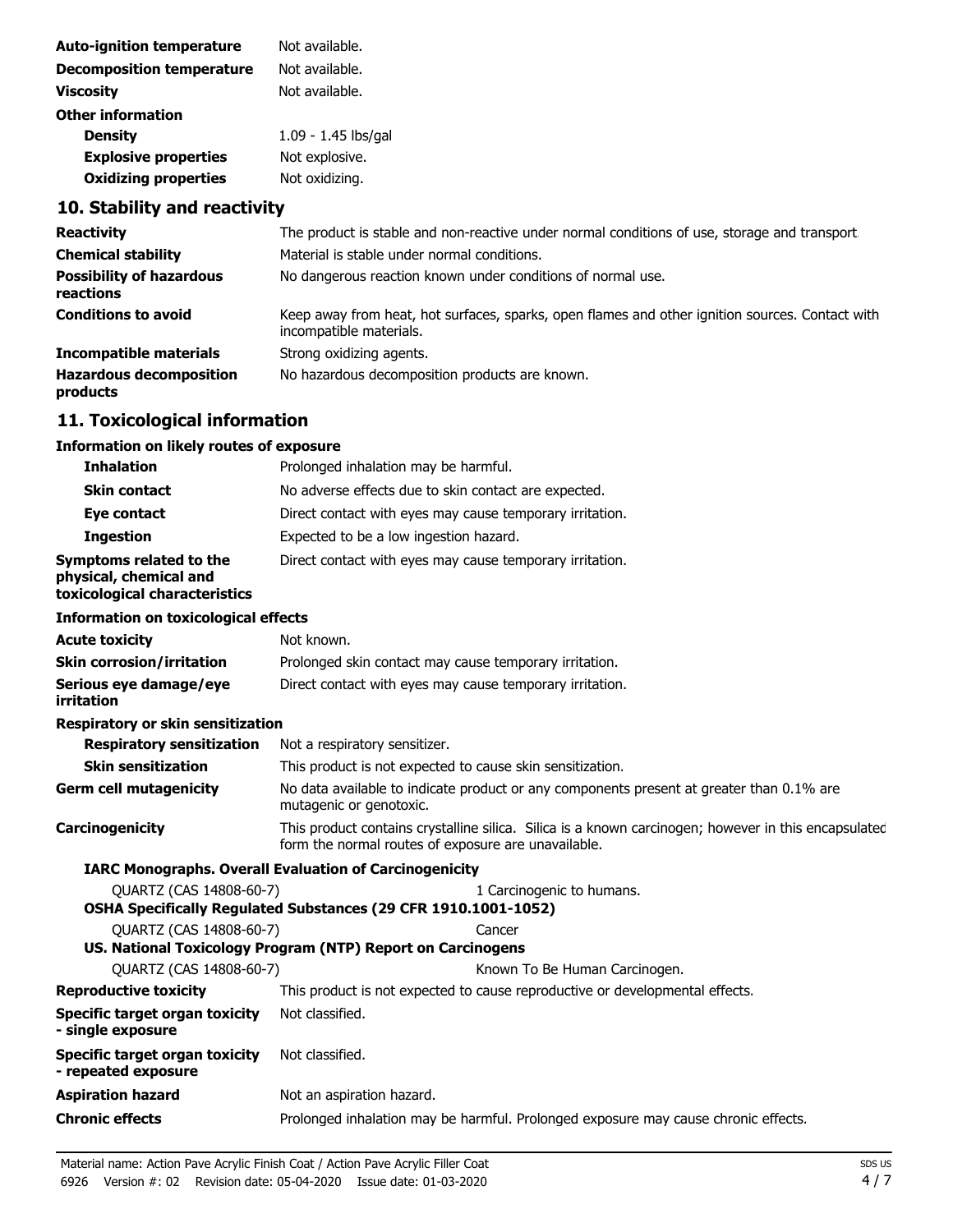## **12. Ecological information**

| <b>Ecotoxicity</b>                                                | The product is not classified as environmentally hazardous. However, this does not exclude the<br>possibility that large or frequent spills can have a harmful or damaging effect on the environment.                  |                                                                                                                   |                                    |  |
|-------------------------------------------------------------------|------------------------------------------------------------------------------------------------------------------------------------------------------------------------------------------------------------------------|-------------------------------------------------------------------------------------------------------------------|------------------------------------|--|
| <b>Product</b>                                                    | <b>Species</b>                                                                                                                                                                                                         |                                                                                                                   | <b>Test Results</b>                |  |
| Action Pave Acrylic Finish Coat / Action Pave Acrylic Filler Coat |                                                                                                                                                                                                                        |                                                                                                                   |                                    |  |
| Aquatic                                                           |                                                                                                                                                                                                                        |                                                                                                                   |                                    |  |
| Crustacea                                                         | EC <sub>50</sub>                                                                                                                                                                                                       | Daphnia                                                                                                           | 2018.2582 mg/l, 48 hours estimated |  |
| Fish                                                              | <b>LC50</b>                                                                                                                                                                                                            | Fish                                                                                                              | 870.8021 mg/l, 96 hours estimated  |  |
| <b>Persistence and degradability</b>                              |                                                                                                                                                                                                                        | No data is available on the degradability of any ingredients in the mixture.                                      |                                    |  |
| <b>Bioaccumulative potential</b>                                  |                                                                                                                                                                                                                        |                                                                                                                   |                                    |  |
| <b>Mobility in soil</b>                                           |                                                                                                                                                                                                                        | No data available.                                                                                                |                                    |  |
| Other adverse effects                                             | The product contains volatile organic compounds which have a photochemical ozone creation<br>potential.                                                                                                                |                                                                                                                   |                                    |  |
| 13. Disposal considerations                                       |                                                                                                                                                                                                                        |                                                                                                                   |                                    |  |
| <b>Disposal instructions</b>                                      |                                                                                                                                                                                                                        | Collect and reclaim or dispose in sealed containers at licensed waste disposal site.                              |                                    |  |
| <b>Local disposal regulations</b>                                 |                                                                                                                                                                                                                        | Dispose in accordance with all applicable regulations.                                                            |                                    |  |
| Hazardous waste code                                              |                                                                                                                                                                                                                        | The waste code should be assigned in discussion between the user, the producer and the waste<br>disposal company. |                                    |  |
| <b>Waste from residues /</b><br>unused products                   | Dispose of in accordance with local regulations. Empty containers or liners may retain some product<br>residues. This material and its container must be disposed of in a safe manner (see: Disposal<br>instructions). |                                                                                                                   |                                    |  |
| <b>Contaminated packaging</b>                                     | Since emptied containers may retain product residue, follow label warnings even after container is<br>emptied. Empty containers should be taken to an approved waste handling site for recycling or<br>disposal.       |                                                                                                                   |                                    |  |

## **14. Transport information**

#### **DOT**

Not regulated as dangerous goods.

#### **IATA**

Not regulated as dangerous goods.

#### **IMDG**

Not regulated as dangerous goods.

#### **Transport in bulk according to** Not established. **Annex II of MARPOL 73/78 and the IBC Code**

## **15. Regulatory information**

This product is not known to be a "Hazardous Chemical" as defined by the OSHA Hazard Communication Standard, 29 CFR 1910.1200. **US federal regulations**

## **TSCA Section 12(b) Export Notification (40 CFR 707, Subpt. D)**

Not regulated.

**CERCLA Hazardous Substance List (40 CFR 302.4)**

Not listed.

## **SARA 304 Emergency release notification**

Not regulated.

**OSHA Specifically Regulated Substances (29 CFR 1910.1001-1052)**

QUARTZ (CAS 14808-60-7) Cancer

lung effects immune system effects kidney effects

#### **Superfund Amendments and Reauthorization Act of 1986 (SARA)**

**SARA 302 Extremely hazardous substance**

Not listed.